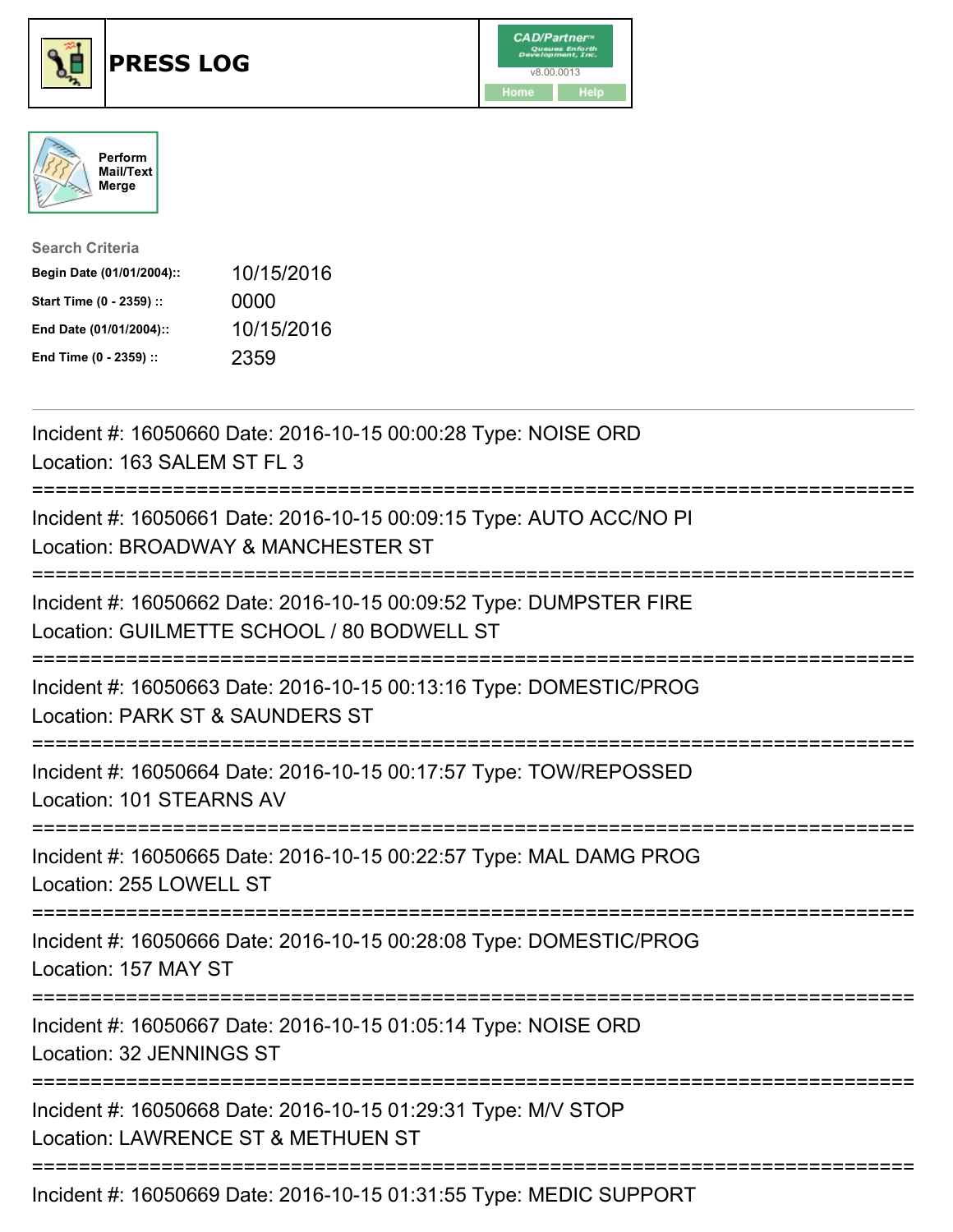Location: 152 PROSPECT ST FL 3 =========================================================================== Incident #: 16050670 Date: 2016-10-15 01:32:15 Type: M/V STOP Location: APPLETON ST & METHUEN ST =========================================================================== Incident #: 16050671 Date: 2016-10-15 01:35:58 Type: M/V STOP Location: 575 COMMON ST =========================================================================== Incident #: 16050672 Date: 2016-10-15 01:37:43 Type: ALARMS Location: 459 BROADWAY =========================================================================== Incident #: 16050673 Date: 2016-10-15 01:52:01 Type: DOMESTIC/PAST Location: 620 ESSEX ST =========================================================================== Incident #: 16050675 Date: 2016-10-15 01:57:01 Type: DISTURBANCE Location: 90 LOWELL ST =========================================================================== Incident #: 16050674 Date: 2016-10-15 02:03:46 Type: M/V STOP Location: METHUEN ST & MILL ST =========================================================================== Incident #: 16050676 Date: 2016-10-15 02:09:51 Type: BUILDING CHK Location: HAYES TAVERN INC / 167 S UNION ST =========================================================================== Incident #: 16050677 Date: 2016-10-15 02:13:54 Type: M/V STOP Location: ABBOTT ST & SHAWSHEEN RD =========================================================================== Incident #: 16050678 Date: 2016-10-15 02:24:07 Type: DISTURBANCE Location: SAM'S FOOD STORE / 389 BROADWAY =========================================================================== Incident #: 16050679 Date: 2016-10-15 02:29:21 Type: AUTO ACC/PI Location: MCDONALDS / 50 BROADWAY =========================================================================== Incident #: 16050680 Date: 2016-10-15 02:47:52 Type: B&E/PAST Location: 204 S UNION ST FL 4 =========================================================================== Incident #: 16050681 Date: 2016-10-15 02:50:17 Type: NOISE ORD Location: 232 BAILEY ST FL 3 =========================================================================== Incident #: 16050682 Date: 2016-10-15 03:10:20 Type: BUILDING CHK Location: WIRELESS SOLUTIONS / 206 S UNION ST =========================================================================== Incident #: 16050683 Date: 2016-10-15 03:10:52 Type: NOISE ORD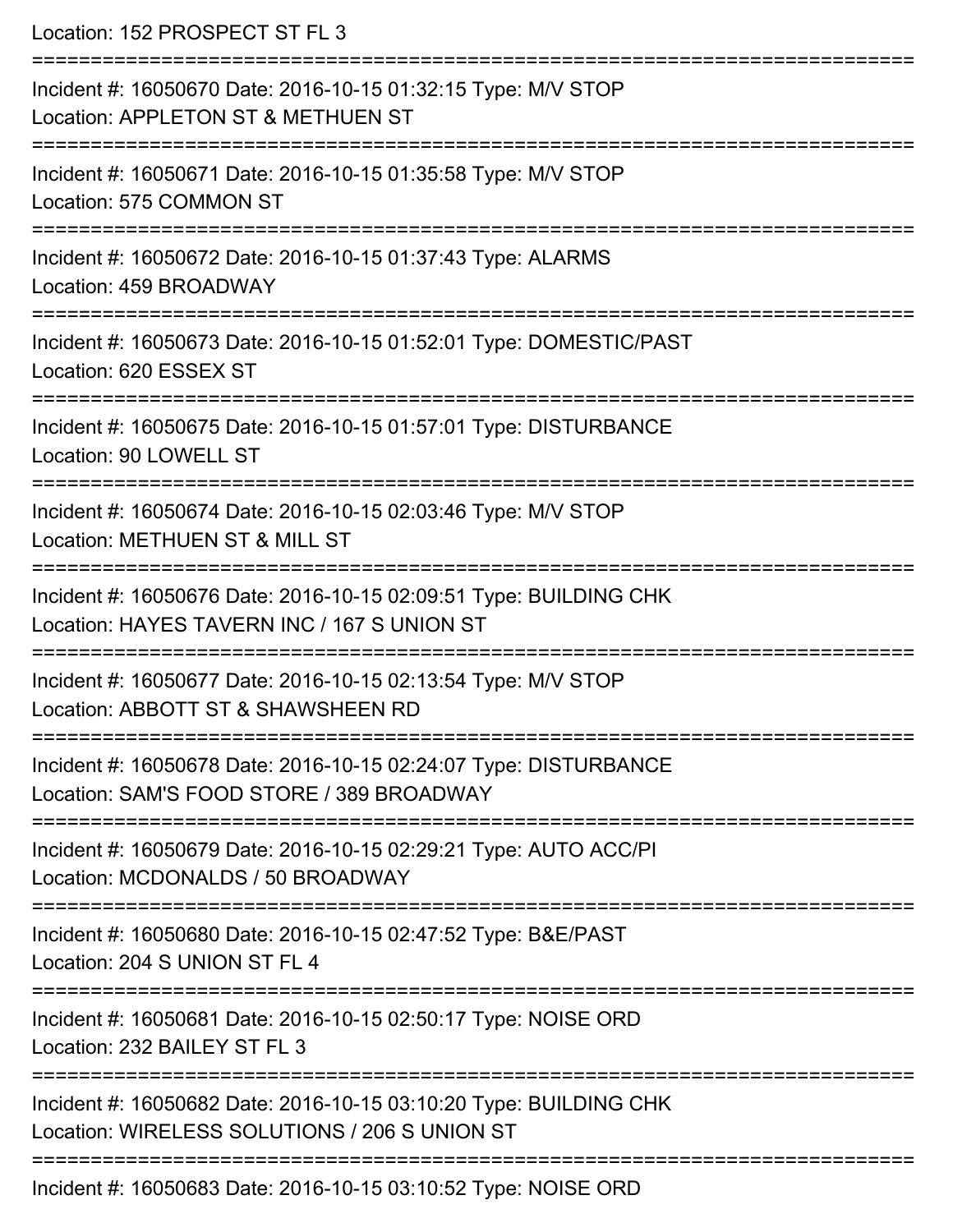| Incident #: 16050684 Date: 2016-10-15 03:19:30 Type: BUILDING CHK<br>Location: STADIUM PLAZA / WINTHROP AV                              |
|-----------------------------------------------------------------------------------------------------------------------------------------|
| Incident #: 16050685 Date: 2016-10-15 03:24:10 Type: NOISE ORD<br>Location: 68 MYRTLE ST FL 3                                           |
| Incident #: 16050686 Date: 2016-10-15 03:27:20 Type: M/V STOP<br>Location: 111 RIVER POINTE WY                                          |
| Incident #: 16050687 Date: 2016-10-15 03:33:49 Type: ALARMS<br>Location: 50 S BROADWAY                                                  |
| Incident #: 16050688 Date: 2016-10-15 03:41:07 Type: BUILDING CHK<br>Location: HAYES TAVERN INC / 167 S UNION ST<br>;================== |
| Incident #: 16050689 Date: 2016-10-15 03:54:09 Type: BUILDING CHK<br>Location: SAM'S FOOD STORE / 389 BROADWAY                          |
| Incident #: 16050690 Date: 2016-10-15 04:07:20 Type: BUILDING CHK<br>Location: BRUCKMANS FEED / 179 S BROADWAY                          |
| Incident #: 16050691 Date: 2016-10-15 04:18:14 Type: SUS PERS/MV<br>Location: 54 ABBOTT ST                                              |
| Incident #: 16050692 Date: 2016-10-15 04:26:59 Type: AUTO ACC/PI<br>Location: BROADWAY & WATER ST                                       |
| Incident #: 16050693 Date: 2016-10-15 04:50:06 Type: MV/BLOCKING<br>Location: TOW M/V / 83 ALLSTON ST                                   |
| Incident #: 16050694 Date: 2016-10-15 04:58:24 Type: NOISE ORD<br>Location: 163 PARK ST FL 3                                            |
| Incident #: 16050695 Date: 2016-10-15 05:02:27 Type: ALARM/BURG<br>Location: MORENO AUTOPARTS / 39 HAVERHILL ST                         |
| Incident #: 16050696 Date: 2016-10-15 05:24:13 Type: UNWANTEDGUEST<br>Location: 83 JAMAICA ST                                           |
| Incident #: 16050697 Date: 2016-10-15 05:41:59 Type: ALARMS                                                                             |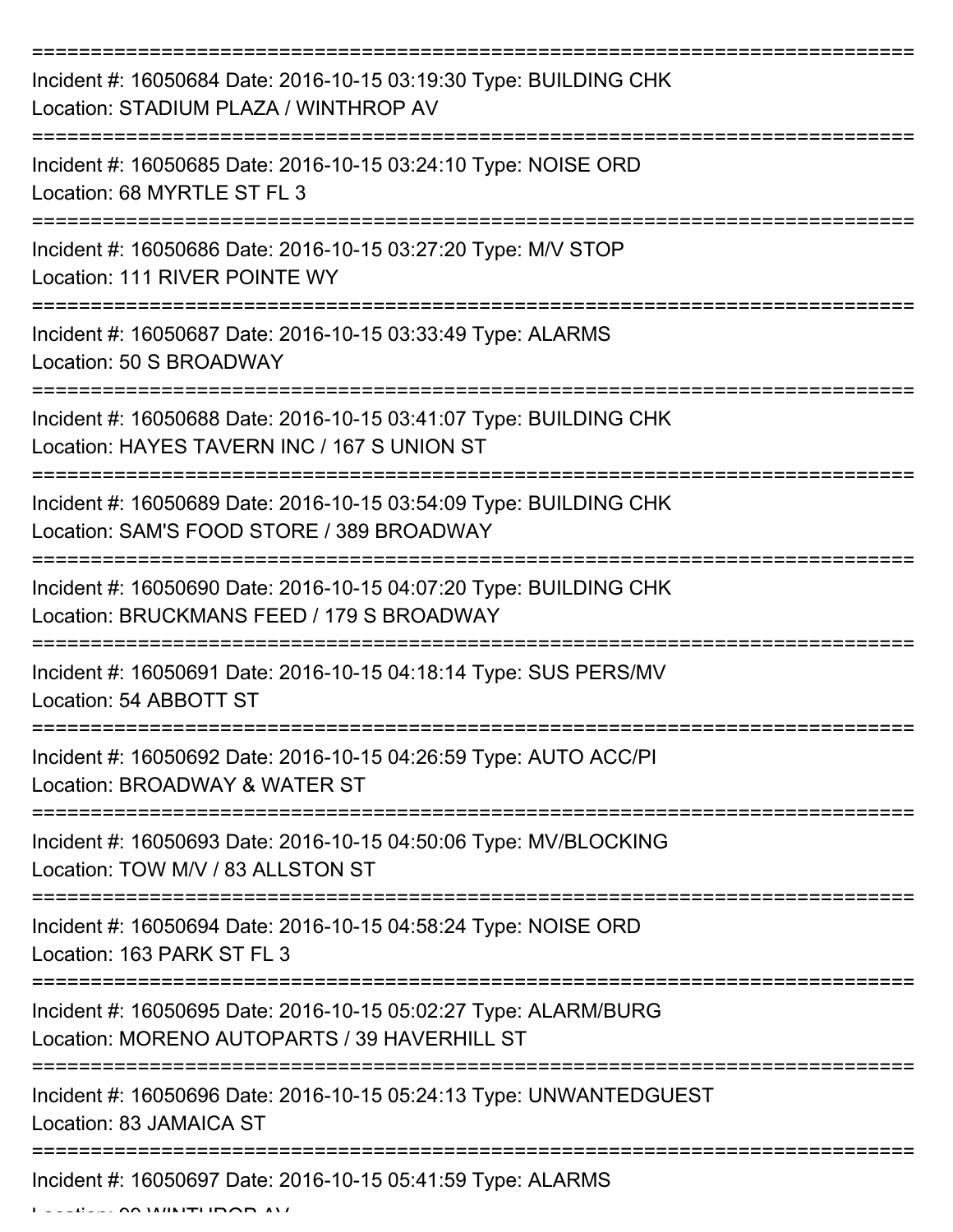| Incident #: 16050698 Date: 2016-10-15 07:15:54 Type: SHOTS FIRED<br>Location: TOW OF M/V / 83 SUNRAY ST               |
|-----------------------------------------------------------------------------------------------------------------------|
| Incident #: 16050699 Date: 2016-10-15 07:30:42 Type: CLOSE STREET<br>Location: DORCHESTER ST & S UNION ST             |
| Incident #: 16050700 Date: 2016-10-15 07:35:53 Type: DOMESTIC/PROG<br>Location: 107 GARDEN ST FL 3                    |
| Incident #: 16050701 Date: 2016-10-15 08:09:43 Type: SUS PERS/MV<br>Location: TOW OF M/V / HAVERHILL ST & PLYMOUTH ST |
| Incident #: 16050703 Date: 2016-10-15 08:18:46 Type: ALARMS<br>Location: GREATER LAWRENCE CAC ADMIN / 305 ESSEX ST    |
| Incident #: 16050702 Date: 2016-10-15 08:18:57 Type: M/V STOP<br>Location: DURHAM ST & S BROADWAY                     |
| Incident #: 16050704 Date: 2016-10-15 09:19:28 Type: GENERAL SERV<br>Location: ELM ST & LINCOLN CT                    |
| Incident #: 16050705 Date: 2016-10-15 09:30:29 Type: SUS PERS/MV<br>Location: 57 OREGON AV                            |
| Incident #: 16050706 Date: 2016-10-15 09:33:55 Type: AUTO ACC/NO PI<br>Location: E HAVERHILL ST                       |
| Incident #: 16050707 Date: 2016-10-15 09:42:11 Type: DISABLED MV<br>Location: AVON ST & JACKSON ST                    |
| Incident #: 16050708 Date: 2016-10-15 09:43:01 Type: THREATS<br>Location: 10 W BEACON ST                              |
| Incident #: 16050709 Date: 2016-10-15 09:48:58 Type: KEEP PEACE<br>Location: MOBILE STATION / WINTHROP AV             |
| Incident #: 16050710 Date: 2016-10-15 09:54:14 Type: M/V STOP<br>Location: 125 AMESBURY ST                            |
| Incident #: 16050711 Date: 2016-10-15 09:56:33 Type: ALARM/BURG                                                       |

Location: BLADNEY STONE INK / 170 ESSEY ST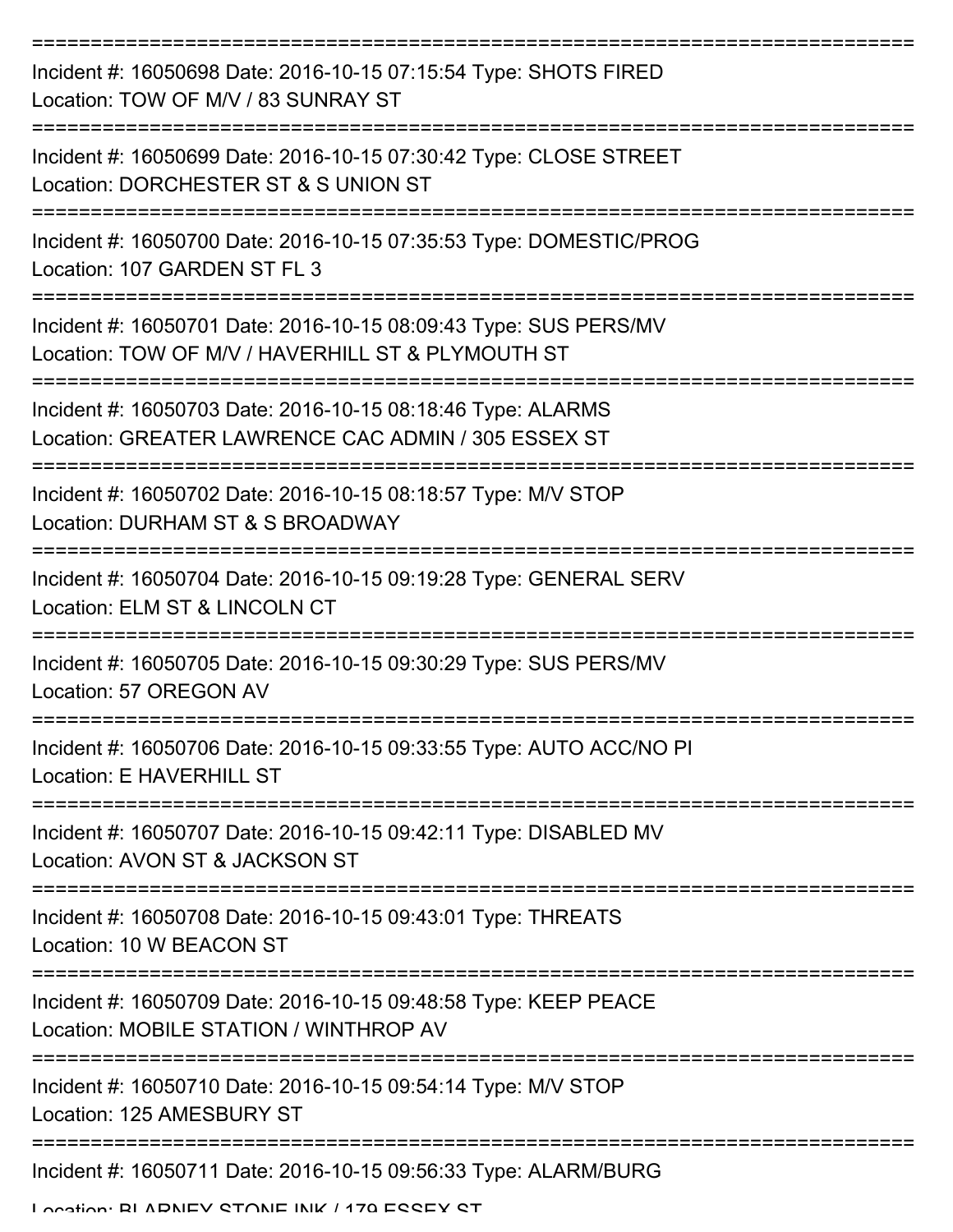| Incident #: 16050712 Date: 2016-10-15 09:57:31 Type: AUTO ACC/NO PI<br>Location: CVS PHARMACY / 205 S BROADWAY |
|----------------------------------------------------------------------------------------------------------------|
| Incident #: 16050713 Date: 2016-10-15 10:29:02 Type: PARK & WALK<br>Location: BRADFORD ST & BROADWAY           |
| Incident #: 16050714 Date: 2016-10-15 10:29:43 Type: PARK & WALK<br>Location: S UNION ST & SALEM ST            |
| Incident #: 16050716 Date: 2016-10-15 10:34:04 Type: DISTURBANCE<br>Location: 24 BROMFIELD ST                  |
| Incident #: 16050715 Date: 2016-10-15 10:34:21 Type: DISTURBANCE<br>Location: 24 BROMFIELD ST                  |
| Incident #: 16050717 Date: 2016-10-15 10:38:38 Type: MISSING PERS<br>Location: 7 SPRUCE ST                     |
| Incident #: 16050718 Date: 2016-10-15 10:49:55 Type: MEDIC SUPPORT<br>Location: 41 BENNINGTON ST FL 3RD FL     |
| Incident #: 16050719 Date: 2016-10-15 10:54:46 Type: ALARM/BURG<br>Location: SANTIAGO RESD / 7 ENDICOTT ST     |
| Incident #: 16050720 Date: 2016-10-15 10:59:47 Type: MEDIC SUPPORT<br>Location: LAWRENCE ST & PARK ST          |
| Incident #: 16050721 Date: 2016-10-15 11:08:16 Type: PARK & WALK<br>Location: S UNION ST & SALEM ST            |
| Incident #: 16050722 Date: 2016-10-15 11:15:05 Type: PARK & WALK<br>Location: BRADFORD ST & BROADWAY           |
| Incident #: 16050723 Date: 2016-10-15 11:18:04 Type: M/V STOP<br>Location: 280 BROADWAY                        |
| Incident #: 16050724 Date: 2016-10-15 11:22:05 Type: M/V STOP<br>Location: 314 LAWRENCE ST                     |
| Incident #: 16050725 Date: 2016-10-15 11:42:37 Type: M/V STOP<br>Location: 234 PROSPECT ST                     |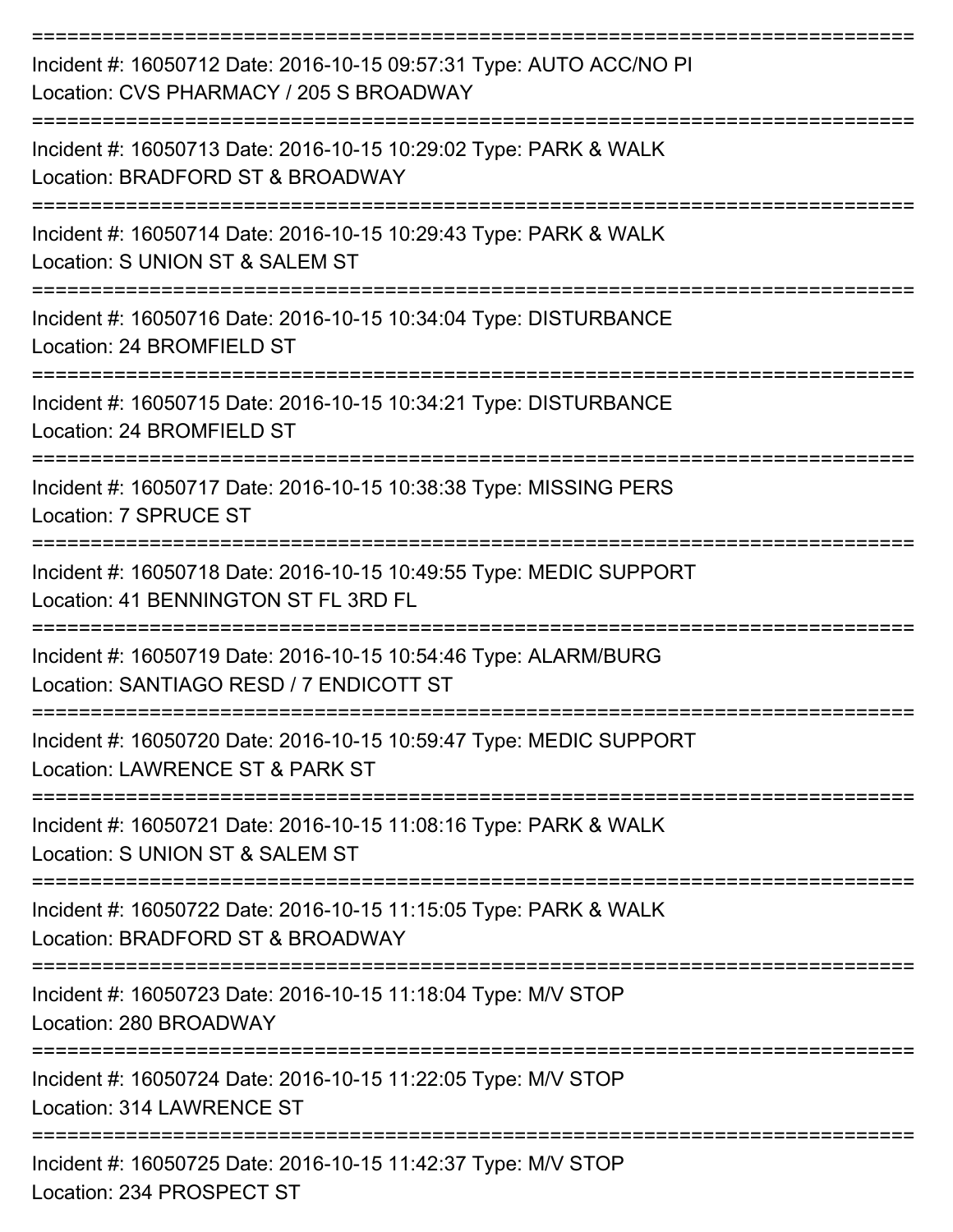| Incident #: 16050726 Date: 2016-10-15 11:46:51 Type: AUTO ACC/NO PI<br>Location: 281 MERRIMACK ST                                       |
|-----------------------------------------------------------------------------------------------------------------------------------------|
| =================================<br>Incident #: 16050727 Date: 2016-10-15 11:48:32 Type: DISTURBANCE<br>Location: 75 TRENTON ST        |
| Incident #: 16050728 Date: 2016-10-15 11:53:44 Type: MV/BLOCKING<br>Location: ACTON ST & WEST ST<br>=================================   |
| Incident #: 16050729 Date: 2016-10-15 11:56:54 Type: PARK & WALK<br>Location: BRADFORD ST & BROADWAY<br>=====================           |
| Incident #: 16050730 Date: 2016-10-15 12:18:56 Type: AUTO ACC/NO PI<br>Location: 70 N PARISH RD<br>==================================== |
| Incident #: 16050732 Date: 2016-10-15 12:21:41 Type: AUTO ACC/NO PI<br>Location: 6 GRAFTON ST                                           |
| Incident #: 16050731 Date: 2016-10-15 12:22:06 Type: MV/BLOCKING<br>Location: 8 ALLSTON ST                                              |
| Incident #: 16050734 Date: 2016-10-15 12:35:45 Type: MAL DAMAGE<br>Location: 70 N PARISH RD                                             |
| Incident #: 16050733 Date: 2016-10-15 12:38:01 Type: KEEP PEACE<br>Location: 87 E HAVERHILL ST                                          |
| Incident #: 16050735 Date: 2016-10-15 12:41:54 Type: M/V STOP<br>Location: HAMPSHIRE ST & PARK ST                                       |
| Incident #: 16050736 Date: 2016-10-15 12:54:37 Type: HIT & RUN M/V<br>Location: ANDOVER ST & S UNION ST                                 |
| Incident #: 16050737 Date: 2016-10-15 13:01:29 Type: THREATS<br>Location: CAROLINA BEAUTY / 137 LAWRENCE ST                             |
| Incident #: 16050739 Date: 2016-10-15 13:12:32 Type: DOMESTIC/PAST<br>Location: 47 MAY ST                                               |
| Incident #: 16050738 Date: 2016-10-15 13:14:13 Type: INVEST CONT<br>Location: SANTO DOMINGO LIQUORS / 419 HAMPSHIRE                     |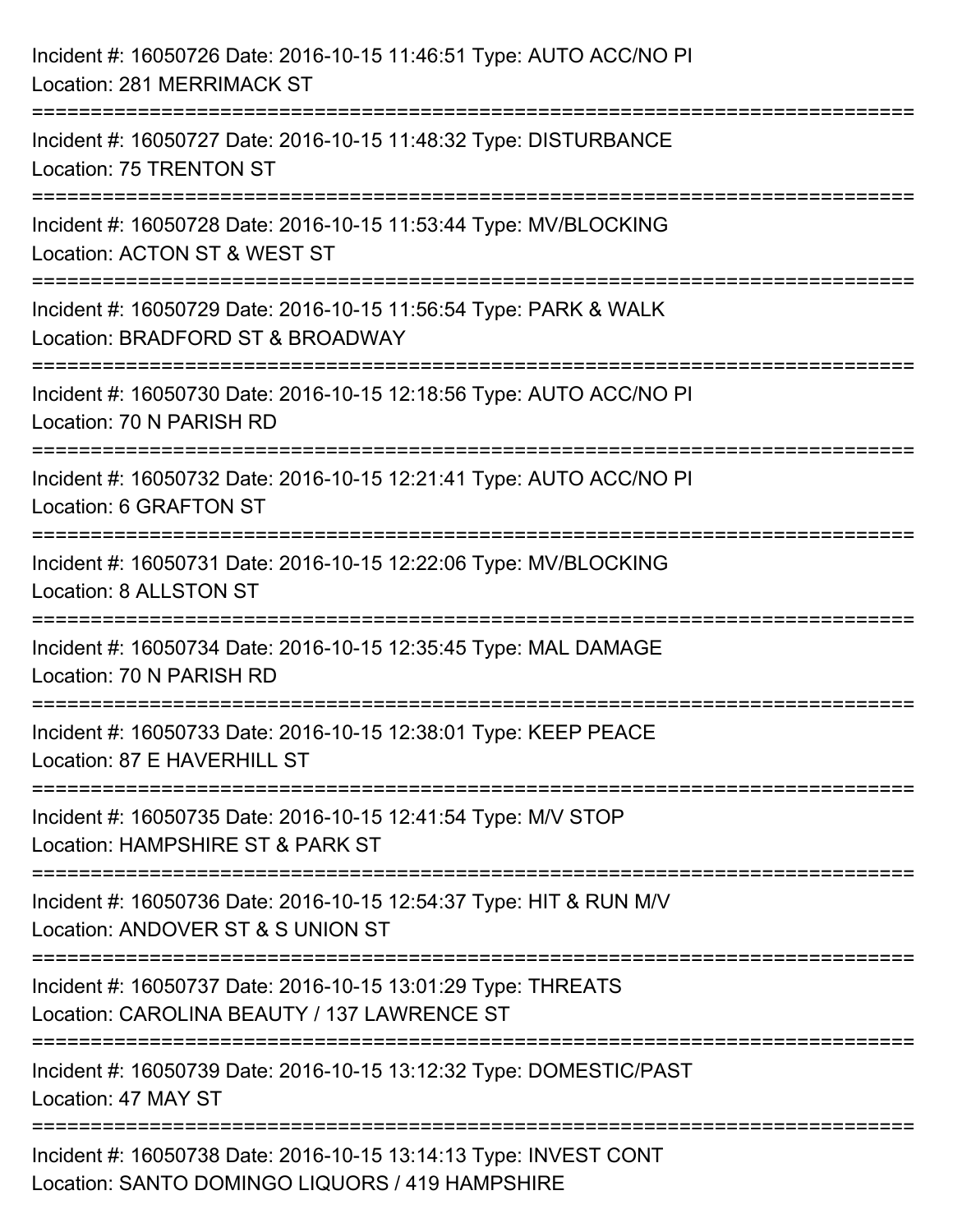| Incident #: 16050740 Date: 2016-10-15 13:15:00 Type: NOISE ORD<br>Location: 405 HAVERHILL ST FL 2NDFL                                  |
|----------------------------------------------------------------------------------------------------------------------------------------|
| Incident #: 16050741 Date: 2016-10-15 13:15:30 Type: DOMESTIC/PROG<br>Location: 26 SPARKLE DR                                          |
| Incident #: 16050742 Date: 2016-10-15 13:16:09 Type: E911 HANGUP<br>Location: HEALTH & EDUCATION SERVICE / 215 CANAL ST #UNIT E        |
| Incident #: 16050743 Date: 2016-10-15 13:34:31 Type: ANIMAL COMPL<br>Location: FLAMETECH STEEL / 600 ESSEX ST                          |
| Incident #: 16050744 Date: 2016-10-15 13:38:07 Type: NOTIFICATION<br>Location: 15 BROOK ST #1                                          |
| Incident #: 16050745 Date: 2016-10-15 13:42:58 Type: GENERAL SERV<br>Location: 2 RESERVOIR TER                                         |
| Incident #: 16050746 Date: 2016-10-15 13:52:10 Type: TEST QED<br>Location: 773 ESSEX ST                                                |
| Incident #: 16050747 Date: 2016-10-15 13:52:18 Type: ALARM/BURG<br>Location: STAR PARKING / 2 LAWRENCE ST                              |
| Incident #: 16050748 Date: 2016-10-15 13:53:12 Type: SHOPLIFTING<br>Location: 700 ESSEX ST                                             |
| Incident #: 16050749 Date: 2016-10-15 13:58:35 Type: M/V STOP<br>Location: 300 HAMPSHIRE ST                                            |
| ====================================<br>Incident #: 16050750 Date: 2016-10-15 14:11:18 Type: LARCENY/PAST<br>Location: 54 CAMBRIDGE ST |
| Incident #: 16050751 Date: 2016-10-15 14:17:42 Type: E911 HANGUP<br>Location: 24 SPRINGFIELD ST #1                                     |
| Incident #: 16050752 Date: 2016-10-15 14:26:40 Type: MISSING PERS<br>Location: OSGOOD ST                                               |
| Incident #: 16050753 Date: 2016-10-15 14:31:03 Type: M/V STOP<br>Location: 417 CANAL ST                                                |

===========================================================================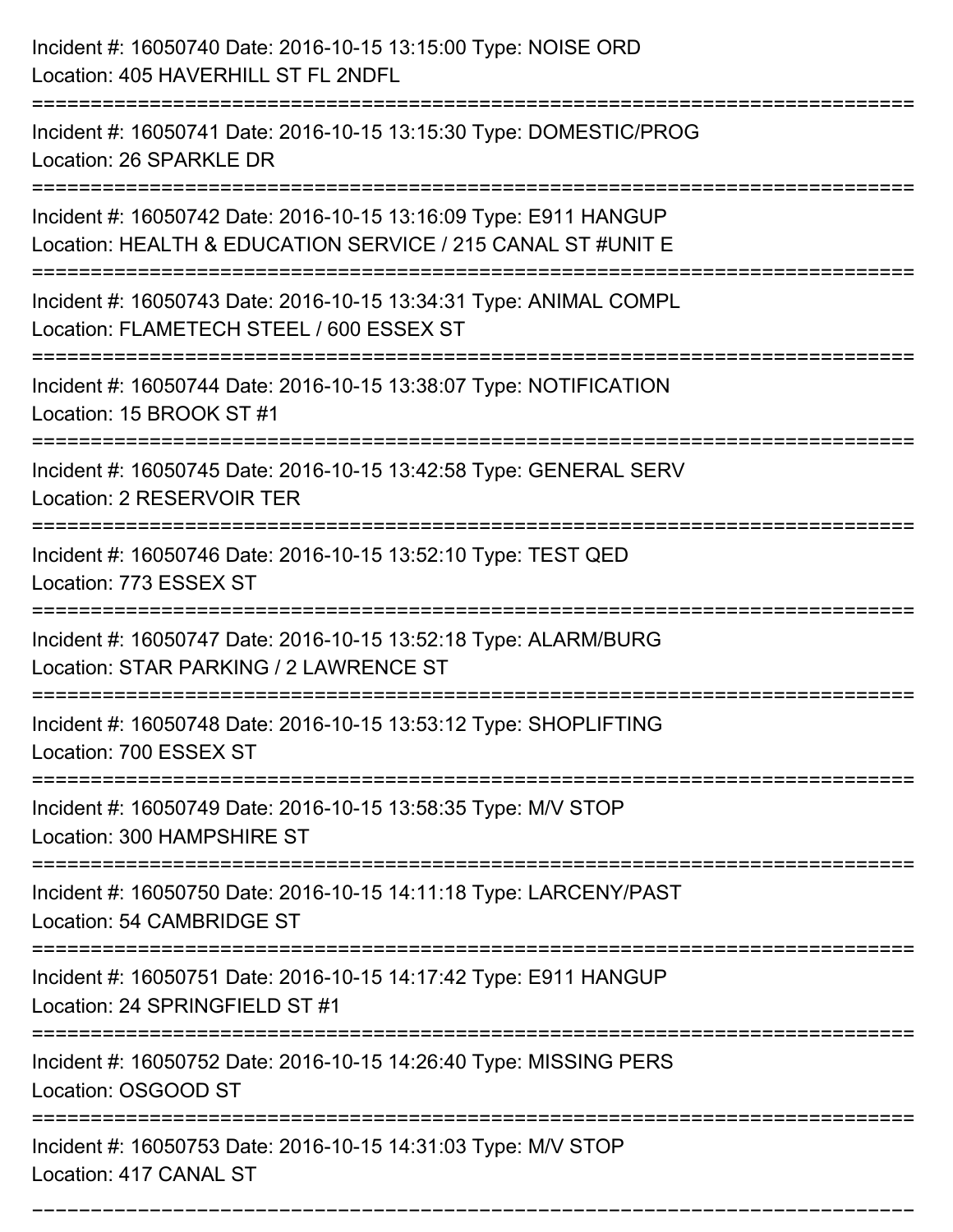| Incident #: 16050754 Date: 2016-10-15 14:32:35 Type: M/V STOP<br>Location: 60 BROOK ST                                                                 |
|--------------------------------------------------------------------------------------------------------------------------------------------------------|
| Incident #: 16050755 Date: 2016-10-15 14:32:44 Type: DK (DRUNK)<br>Location: BROADWAY & HAVERHILL ST                                                   |
| Incident #: 16050756 Date: 2016-10-15 14:42:49 Type: GENERAL SERV<br>Location: 59 JEFFERSON ST                                                         |
| Incident #: 16050757 Date: 2016-10-15 14:43:32 Type: DOMESTIC/PROG<br>Location: 129 GARDEN ST FL 2NDFL                                                 |
| Incident #: 16050758 Date: 2016-10-15 14:52:02 Type: DRUG VIO<br>Location: 24 THORNDIKE ST                                                             |
| Incident #: 16050759 Date: 2016-10-15 14:56:45 Type: NOISE ORD<br>Location: HAFFNER'S GAS STATION / 69 PARKER ST<br>;================================= |
| Incident #: 16050760 Date: 2016-10-15 15:00:35 Type: ALARM/BURG<br>Location: MERRIMACK VALLEY YMCA ADMIN / 101 AMESBURY ST FL 4TFL                     |
| Incident #: 16050761 Date: 2016-10-15 15:09:46 Type: AUTO ACC/PI<br>Location: 505 BROADWAY                                                             |
| Incident #: 16050763 Date: 2016-10-15 15:12:44 Type: KEEP PEACE<br>Location: 45 TREMONT ST                                                             |
| Incident #: 16050762 Date: 2016-10-15 15:13:29 Type: M/V STOP<br>Location: MARKET ST & PARKER ST                                                       |
| Incident #: 16050764 Date: 2016-10-15 15:14:55 Type: LIC PLATE STO<br>Location: 140 BERNARD AV                                                         |
| Incident #: 16050765 Date: 2016-10-15 15:15:42 Type: SUS PERS/MV<br>Location: 223 ABBOTT ST                                                            |
| Incident #: 16050766 Date: 2016-10-15 15:23:29 Type: GENERAL SERV<br>Location: 151 ESSEX ST                                                            |
| Incident #: 16050767 Date: 2016-10-15 15:40:01 Type: M/V STOP<br>Location: DEMPSEY CT & PARK ST                                                        |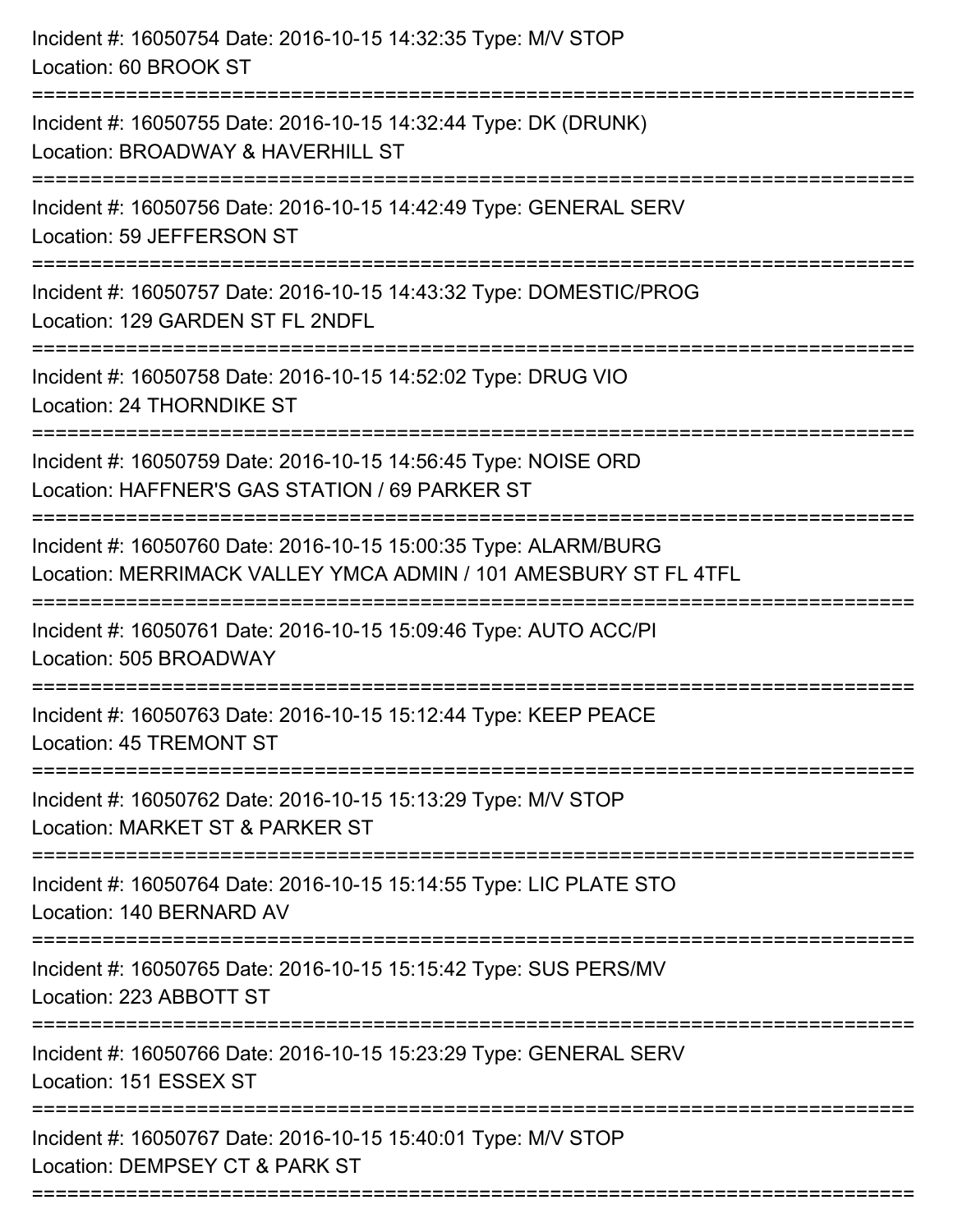| Location: HAFFNER'S GAS STATION / 69 PARKER ST                                                                                                                            |
|---------------------------------------------------------------------------------------------------------------------------------------------------------------------------|
| Incident #: 16050769 Date: 2016-10-15 15:49:43 Type: M/V STOP<br>Location: 75 FARNHAM ST<br>======================================<br>=================================== |
| Incident #: 16050771 Date: 2016-10-15 16:04:02 Type: LOUD NOISE<br>Location: 65 FRANKLIN ST FL 3                                                                          |
| Incident #: 16050770 Date: 2016-10-15 16:04:44 Type: AUTO ACC/NO PI<br>Location: 253 S UNION ST                                                                           |
| Incident #: 16050772 Date: 2016-10-15 16:07:45 Type: M/V STOP<br>Location: BROADWAY & LOWELL ST                                                                           |
| Incident #: 16050773 Date: 2016-10-15 16:10:38 Type: SUS PERS/MV<br>Location: 205 BROADWAY                                                                                |
| Incident #: 16050774 Date: 2016-10-15 16:18:43 Type: SUS PERS/MV<br>Location: GEISLER STATE POOL / 50 HIGH ST                                                             |
| =======================<br>Incident #: 16050775 Date: 2016-10-15 16:22:36 Type: LOST PROPERTY<br>Location: 187 ARLINGTON ST                                               |
| Incident #: 16050776 Date: 2016-10-15 16:26:35 Type: SUS PERS/MV<br>Location: 11 LAWRENCE ST #APT809                                                                      |
| Incident #: 16050777 Date: 2016-10-15 16:47:51 Type: DRUG VIO<br>Location: HENNESSEY SCHOOL / 122 HANCOCK ST                                                              |
| Incident #: 16050778 Date: 2016-10-15 16:52:06 Type: ALARM/HOLD<br>Location: HALL RESD / 54 PHILLIPS ST                                                                   |
| Incident #: 16050779 Date: 2016-10-15 17:03:07 Type: SUS PERS/MV<br>Location: 428 MT VERNON ST                                                                            |
| Incident #: 16050780 Date: 2016-10-15 17:21:28 Type: M/V STOP<br>Location: 239 BROADWAY                                                                                   |
| Incident #: 16050781 Date: 2016-10-15 17:33:06 Type: DISTURBANCE<br>Location: 151 BERNARD AV                                                                              |
|                                                                                                                                                                           |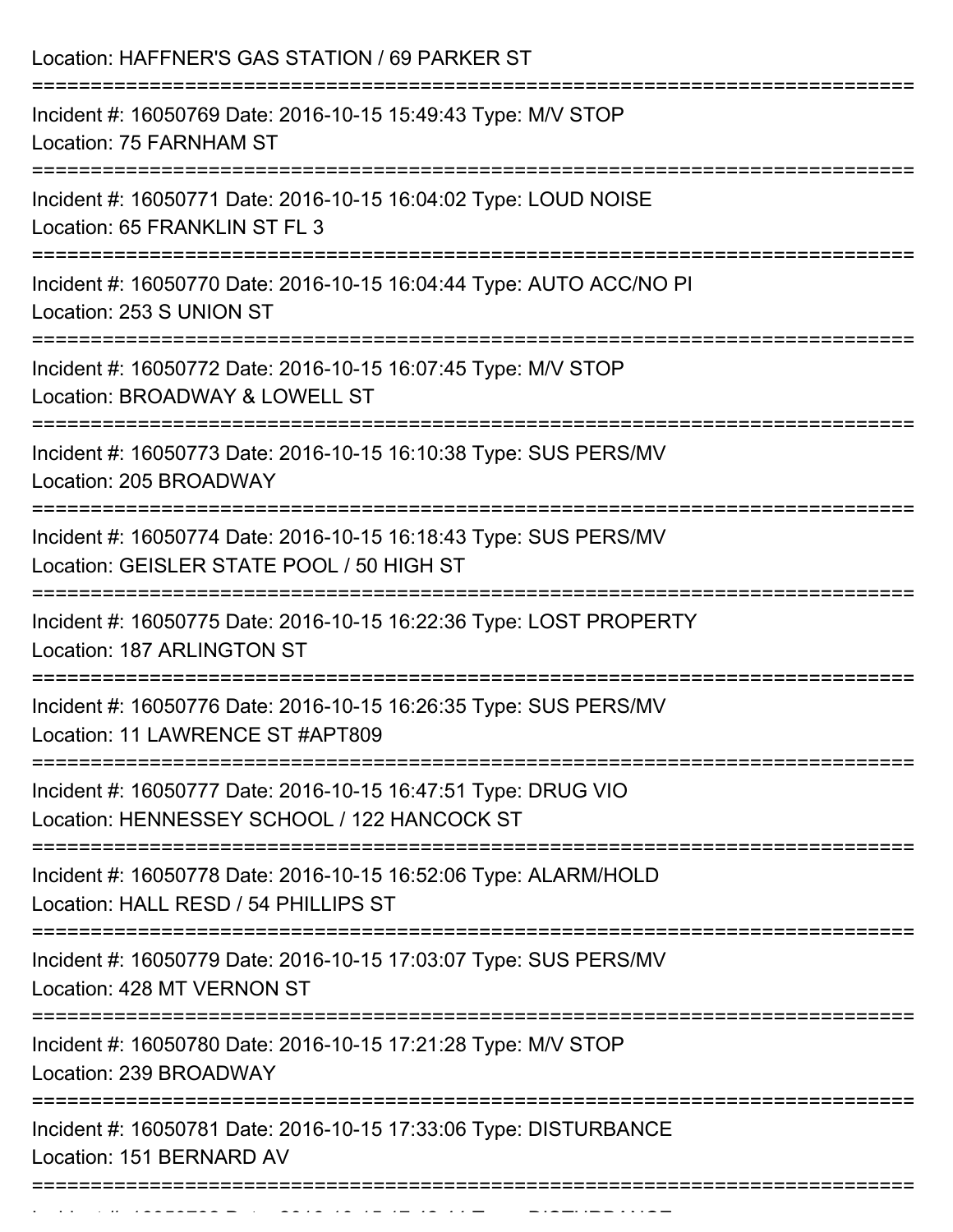| Location: 248 BROADWAY                                                                                                           |
|----------------------------------------------------------------------------------------------------------------------------------|
| Incident #: 16050783 Date: 2016-10-15 17:45:12 Type: THREATS<br>Location: 313 LOWELL ST                                          |
| Incident #: 16050784 Date: 2016-10-15 18:05:45 Type: M/V STOP<br>Location: 206 BROADWAY<br>===================================== |
| Incident #: 16050785 Date: 2016-10-15 18:07:32 Type: MV/BLOCKING<br>Location: 109 S UNION ST                                     |
| Incident #: 16050786 Date: 2016-10-15 18:39:07 Type: DISTURBANCE<br><b>Location: SHAW ST</b>                                     |
| Incident #: 16050787 Date: 2016-10-15 18:40:02 Type: NOISE ORD<br>Location: CAMBRIDGE ST & FOSTER ST                             |
| Incident #: 16050788 Date: 2016-10-15 19:01:21 Type: SUS PERS/MV<br>Location: FALLS BRIDGE / S BROADWAY                          |
| Incident #: 16050789 Date: 2016-10-15 19:19:05 Type: M/V STOP<br>Location: 9 BROADWAY                                            |
| Incident #: 16050790 Date: 2016-10-15 19:43:59 Type: SUS PERS/MV<br>Location: 118 EXCHANGE ST                                    |
| Incident #: 16050791 Date: 2016-10-15 20:15:54 Type: MISSING PERS<br>Location: 13 CHAMPLAIN AV                                   |
| Incident #: 16050792 Date: 2016-10-15 20:20:19 Type: A&B PAST<br>Location: 0 BROADWAY                                            |
| Incident #: 16050793 Date: 2016-10-15 20:22:11 Type: NOISE ORD<br>Location: 136 BOXFORD ST FL 2                                  |
| Incident #: 16050794 Date: 2016-10-15 20:26:51 Type: DRUG OVERDOSE<br>Location: 183 PARKER ST                                    |
| Incident #: 16050795 Date: 2016-10-15 20:33:00 Type: A&B D/W PAST<br>Location: 20 DAISY ST #202                                  |
|                                                                                                                                  |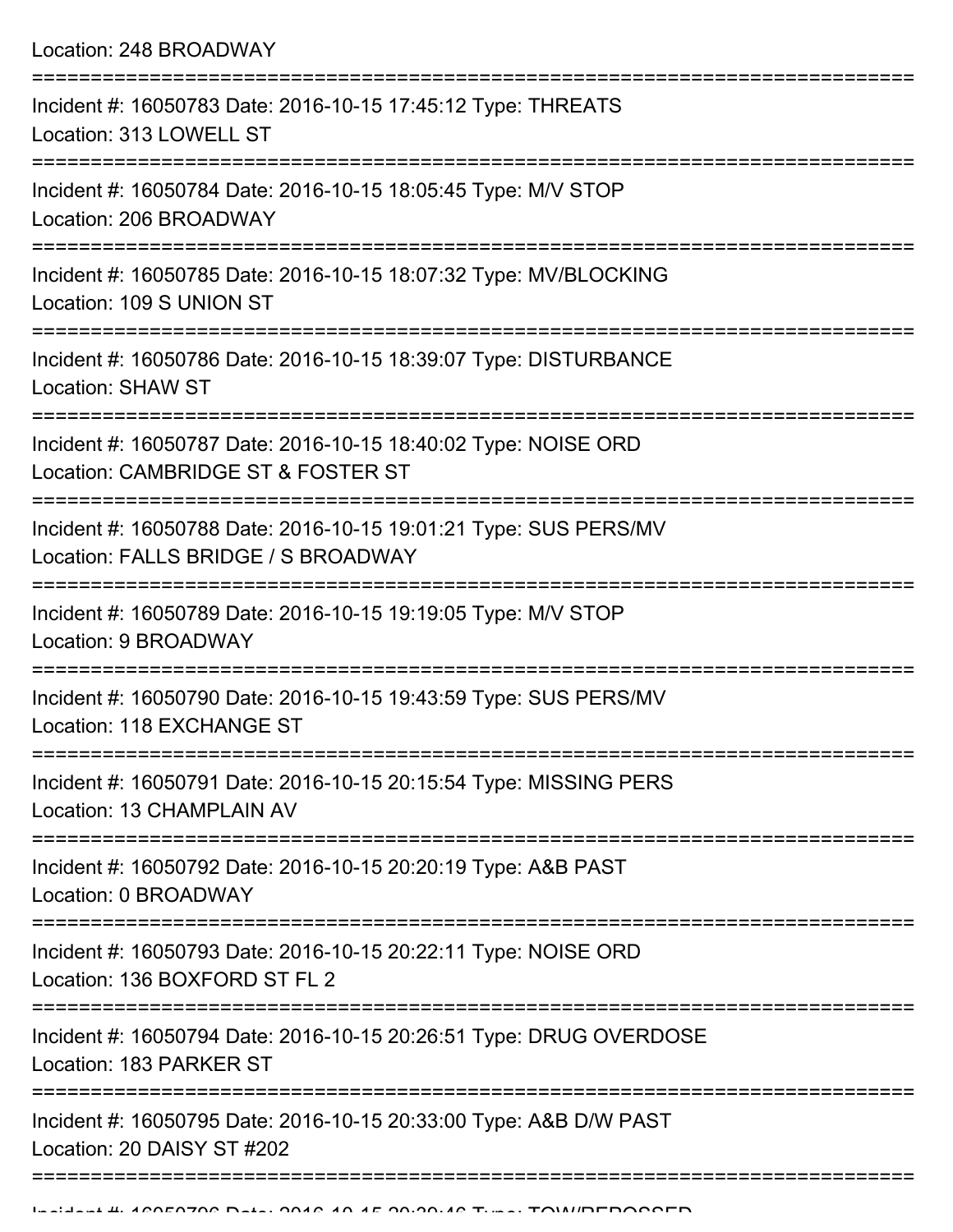| Location: 104 RIVER POINTE WY                                                                                  |
|----------------------------------------------------------------------------------------------------------------|
| Incident #: 16050797 Date: 2016-10-15 21:06:45 Type: NOISE ORD<br>Location: 146 BUTLER ST FL 1                 |
| Incident #: 16050798 Date: 2016-10-15 21:41:51 Type: EXTRA SURVEIL<br><b>Location: SUNRAY ST</b>               |
| Incident #: 16050799 Date: 2016-10-15 21:48:54 Type: ALARM/BURG<br>Location: 262 S UNION ST #1                 |
| Incident #: 16050800 Date: 2016-10-15 21:54:56 Type: LOUD NOISE<br>Location: 853 ESSEX ST                      |
| Incident #: 16050801 Date: 2016-10-15 22:01:36 Type: ALARM/BURG<br>Location: EBLEN STORE / 490 ESSEX ST        |
| Incident #: 16050802 Date: 2016-10-15 22:12:18 Type: NOISE ORD<br>Location: 85 WACHUSETTS AV                   |
| Incident #: 16050803 Date: 2016-10-15 22:17:33 Type: HIT & RUN M/V<br>Location: 370 BROADWAY                   |
| Incident #: 16050804 Date: 2016-10-15 22:20:39 Type: NOISE ORD<br>Location: 21 E HAVERHILL ST                  |
| Incident #: 16050805 Date: 2016-10-15 22:29:33 Type: M/V STOP<br>Location: BROADWAY & LOWELL ST                |
| Incident #: 16050806 Date: 2016-10-15 22:41:26 Type: DISTURBANCE<br>Location: 34 ALBION ST                     |
| Incident #: 16050807 Date: 2016-10-15 22:51:51 Type: ALARM/BURG<br>Location: HENNESSEY SCHOOL / 122 HANCOCK ST |
| Incident #: 16050808 Date: 2016-10-15 22:54:26 Type: NOISE ORD<br>Location: 20-22 BENNINGTON ST                |
| Incident #: 16050809 Date: 2016-10-15 23:09:26 Type: EXTRA SURVEIL<br><b>Location: SUNRAY ST</b>               |
| Incident #: 16050810 Date: 2016-10-15 23:17:22 Type: NOISE ORD                                                 |